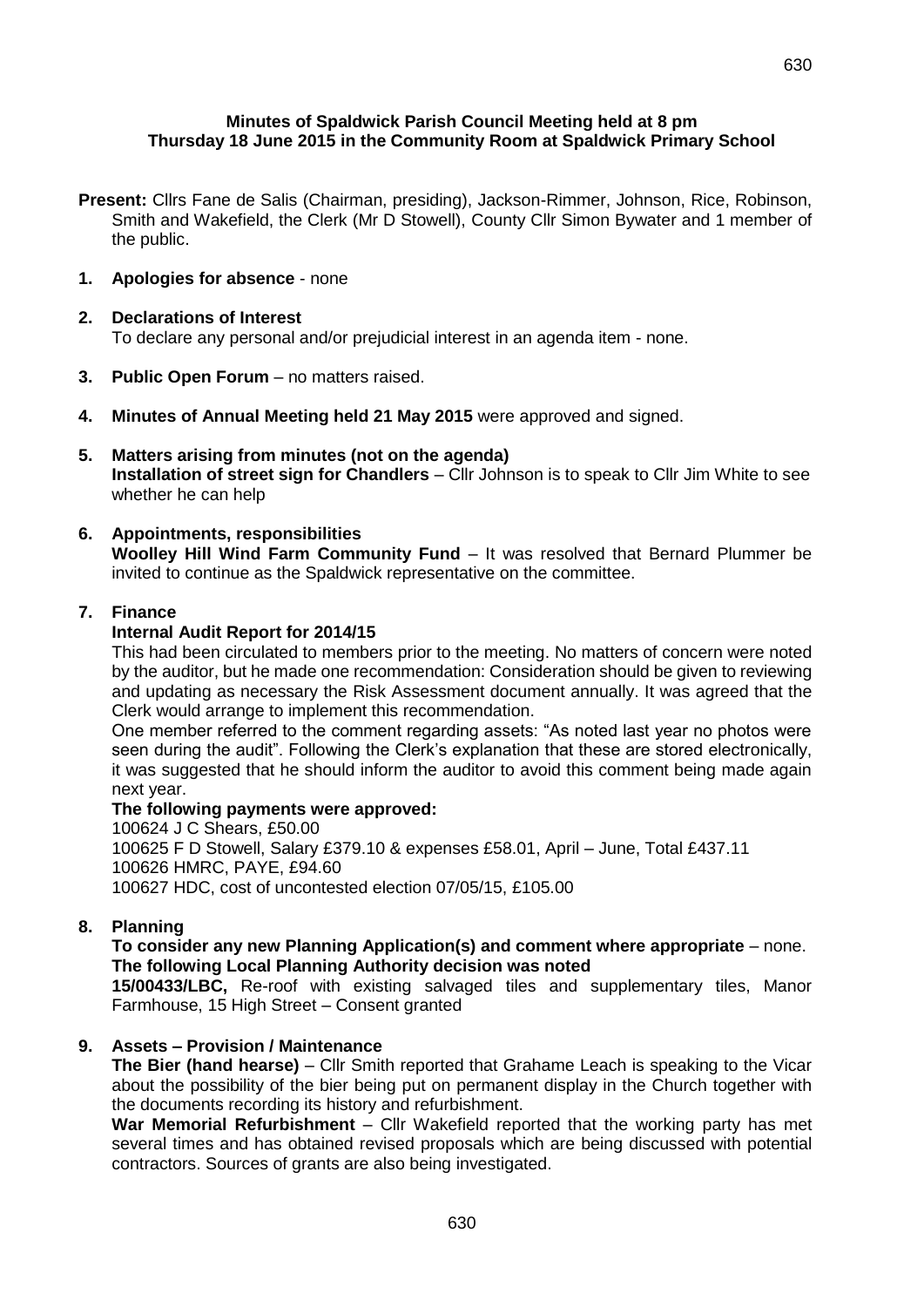## **Children's Play Area**

Visual Inspection - Cllr Rice carried out an inspection on 15 June. He reported no change on the state of the rubber tiles: and one loose bolt on the underside of the climbing frame. There were no other matters of concern.

Loose bolts - The Chairman reported that since the last meeting he had removed all the bolts on the climbing frame and reassembled them with thread lock.

High hedge - It was agreed that lowering it could be left until the autumn.

Other work recommended by Wicksteed - Cllrs Rice and Robinson are investigating alternative safety surfaces with a view to making a recommendation for consideration by Council.

## **Public Open Space, Ferriman Road**

Replacement of bollard – in response to a query from the Chairman it was agreed that a means of preventing unauthorised vehicle access is essential. He then presented information on several possible alternatives which would provide a better barrier than the previous bollard which could easily be driven past. Having obtained the view of members that they prefer a hoop barrier he will now produce a costed recommendation for consideration by Council

Removal of old tree branches left by the PC working party – The Clerk and Cllr Rice had been intending to organise volunteers to carry out the work. However questions were raised as to whether this is desirable as these branches are now an integral part of the wild area of the open space and may be the habitat for wild life. It was therefore agreed to drop the proposal to remove the branches and to protect the area from unnecessary maintenance.

Request for trees to be trimmed – Cllr Jackson-Rimmer reported that Shona Blair Roughsedge has asked for the trees to the rear of her property in Ferriman Road to be trimmed. As there was some doubt as to the location of the trees in question Cllr Wakefield agreed to investigate. **Renovation of Assets**

Shed door - Cllr Robinson will arrange for P Johnson to repair where necessary and repaint. Seat on Village Green – Kimbolton School volunteers will carry out the work in the school holidays with assistance / guidance from Cllrs Rice and Johnson

Seats at Royston Ave & Play area – deferred pending review of progress with previous item. **Other Assets** – no new problems were reported

# **10. Highways, footpaths, byways etc.**

**Street Lighting PFI** – It was noted that the only development since the last meeting was that on June 1 an email was received from Mrs Crawshaw of BB explaining that the lighting scheme being proposed for High Street is different from that recently installed in Stow Road and Thrapston Road because they are classified differently in the CCC carriageway hierarchy. Later that day Alan Hitch of CCC explained that Stow Road and Thrapston Road are classified (C164) whereas High Street is unclassified. It was mentioned that the classifications are reviewed every 3 years, the last being carried out in 2013. In reply to Mr Hitch the Clerk pointed out that the 3 roads have similar traffic flows hence different classifications are not justified and the standard of lighting should preferably be consistent on the three routes. The question of whether the contract can or should be changed was raised. However, Mr Hitch said that, in his opinion, the change of lantern on the existing columns in High Street will result in improved lighting compared with that currently being experienced. Members of the Council were kept informed of these developments at the time.

A discussion followed, during which it was suggested that High Street might possibly be reclassified in 2016. However, it was considered most unlikely that CCC would be able to justify changing the lighting scheme if the classification is changed. It was resolved that the Clerk should to write to CCC complaining of the unsatisfactory nature of the so-called consultations with the Parish Council and of the resultant outcome.

**Local Highway Improvement Initiative** – the 2014/15 scheme has just been completed with the lowering of the kerb and the resurfacing at the entrance to No7 Thrapston Road.

**Bus Service changes** – the re-tendering process continues.